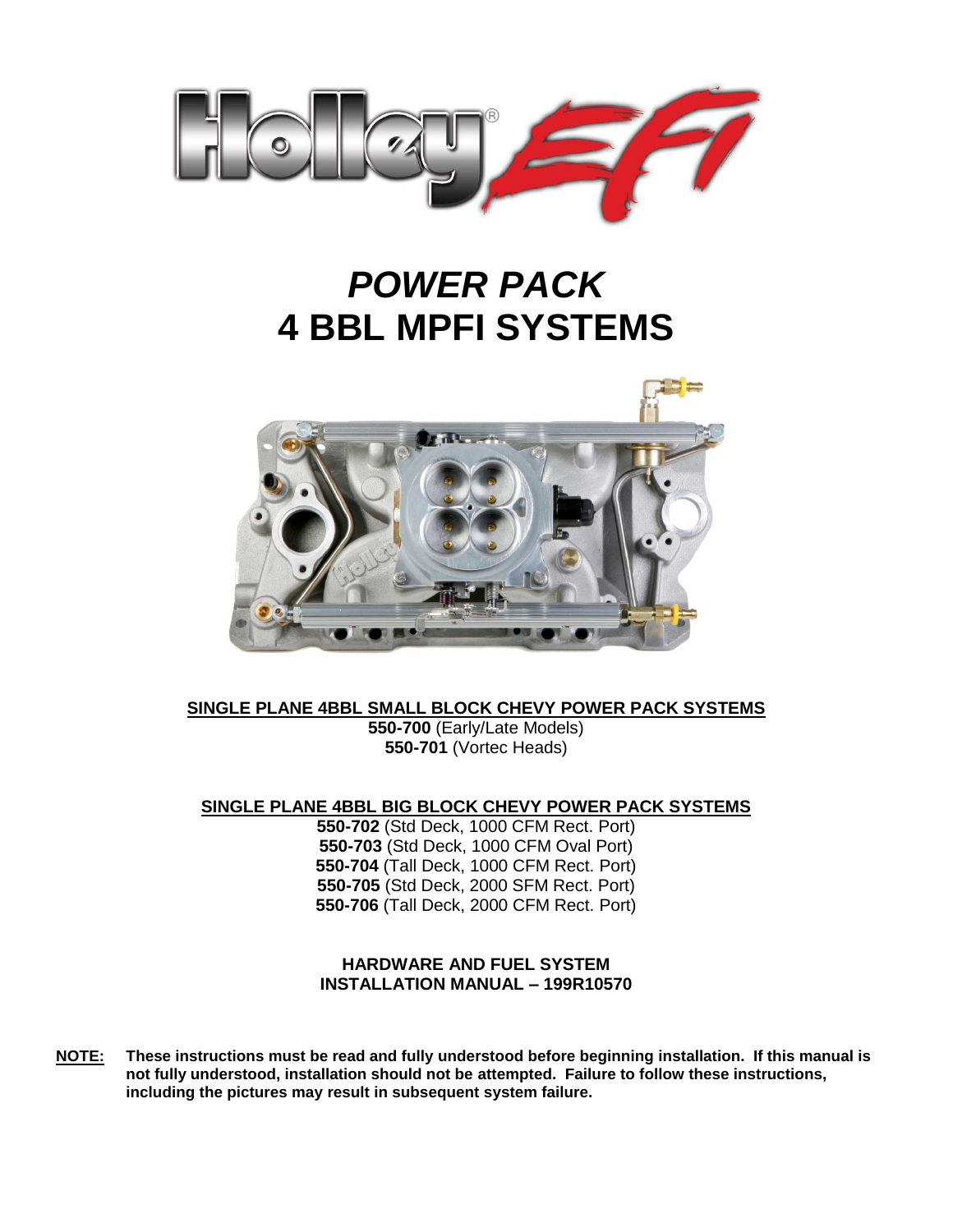# **TABLE OF CONTENTS**

| 6.0                                                                                 |  |
|-------------------------------------------------------------------------------------|--|
|                                                                                     |  |
|                                                                                     |  |
|                                                                                     |  |
|                                                                                     |  |
|                                                                                     |  |
|                                                                                     |  |
|                                                                                     |  |
|                                                                                     |  |
|                                                                                     |  |
|                                                                                     |  |
|                                                                                     |  |
|                                                                                     |  |
|                                                                                     |  |
|                                                                                     |  |
|                                                                                     |  |
|                                                                                     |  |
|                                                                                     |  |
| APPENDIX 1 ENGINE APPLICATION & SELECTION OF FUEL MANAGEMENT SYSTEM COMPONENTS.  12 |  |

# <span id="page-1-0"></span>**1.0 INTRODUCTION**

Holley has written this manual for the installation of the *POWER PACK EFI* manifold and fuel system. Please read all the **WARNINGS, NOTES,** and **TIPS**, as they contain valuable information that can save you time and money. Should you need information or parts assistance, please contact our technical service department at 1-270-781-9741, Monday through Friday, 8 a.m. to 5 p.m. CST. Please have the part number of the product you purchased when you call.

- **WARNING! The** *POWER PACK EFI* **systems consist of a number of sophisticated components. Failure of any one component does not constitute, nor does it justify, warranty of the complete system. Individual service items are available for replacement of components. If assistance is required or if you need further warranty clarification, you can call Holley Technical Service at the number shown above.**
- **WARNING! To preserve warranty, these instructions must be read and followed thoroughly and completely before and during installation. It is important that you become familiar with the parts and the installation of the** *POWER PACK EFI* **system before you begin. Failure to read and understand these instructions could result in damage to** *POWER PACK EFI* **components that are not covered by the warranty and could result in serious personal injury and property damage.**
- **WARNING! Failure to follow all of the above will result in an improper installation, which may lead to personal injury, including death, and/or property damage. Improper installation and/or misuse of this or any Holley product will void all warrantees.**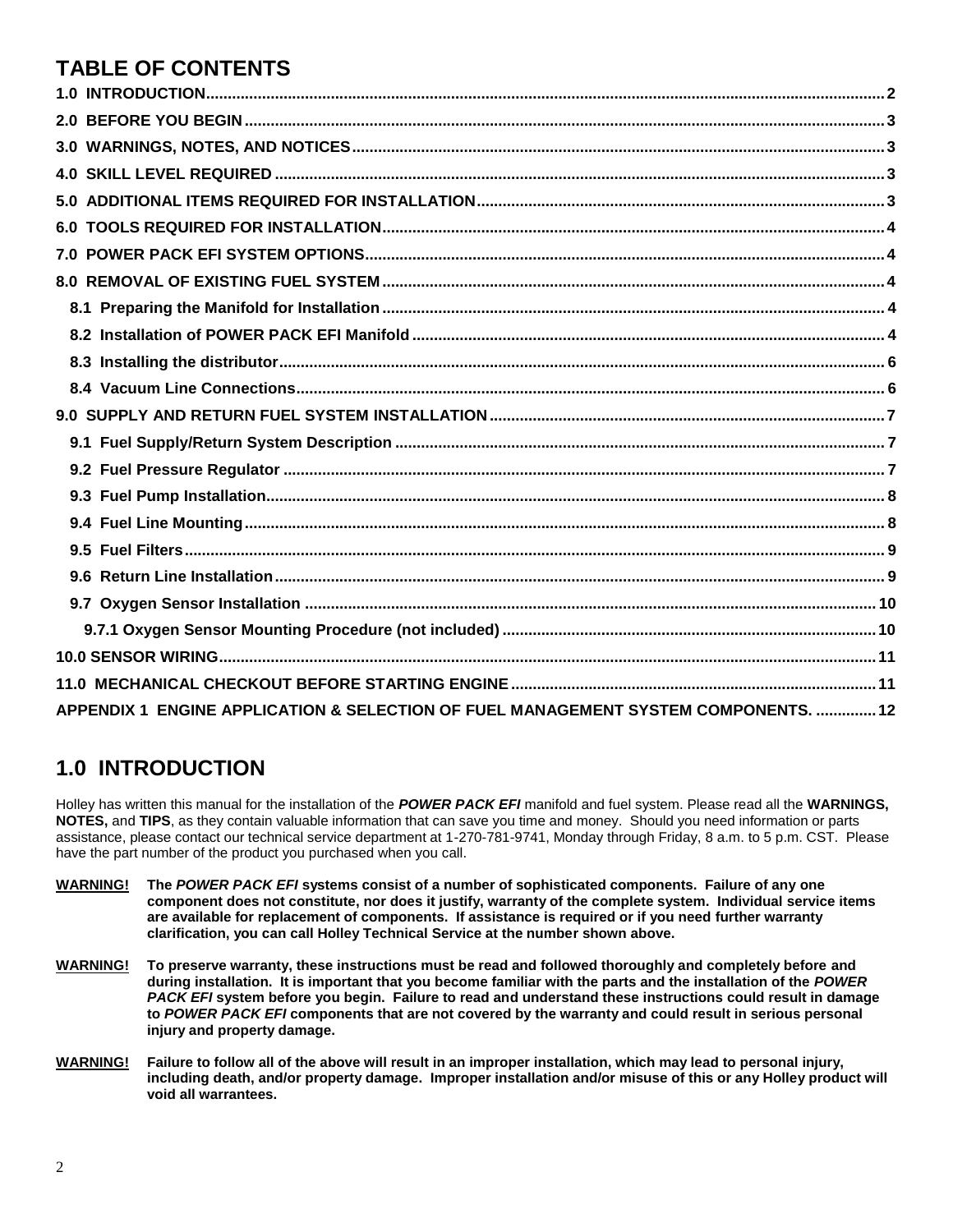#### **WARNING! Use of some RTV silicone sealers will destroy the oxygen sensor used with this product. Ensure the RTV silicone sealant you use is compatible with oxygen sensor vehicles. This information should be found on the RTV package.**

# <span id="page-2-0"></span>**2.0 BEFORE YOU BEGIN**

Fuel injection systems have proven to increase engine performance by allowing the engine to operate to the best output it is capable of producing. Make sure your engine is in good basic running order before installing the *POWER PACK EFI* fuel injection system. Anything that increases the power of your engine demands more from all the components and systems. If your engine is in poor condition before you begin this installation, you won't get the results you want.

Fuel injection is more efficient, but also less forgiving than a carburetor. A properly tuned EFI system can disclose hidden problems your carburetor may have concealed. Corroded terminals or a weak battery, alternator or ignition system will not adversely affect your carburetor, but they will interfere with the precision functions of an EFI system.

The engine cooling system must have a working  $140^{\circ}$ F to  $210^{\circ}$ F thermostat. The intake manifold needs to be hot enough to completely vaporize the injected fuel.

# <span id="page-2-1"></span>**3.0 WARNINGS, NOTES, AND NOTICES**

- **WARNING! For the safety and protection of you and others, the installation, adjustment, and repair must be performed only by a trained mechanic having adequate fuel system experience. It is particularly important to remember one of the very basic principles of safety: fuel vapors are heavier than air and tend to collect in low places where an explosive fuel/air mixture may be ignited by any spark or flame resulting in property damage, personal injury and/or death. Extreme caution must be exercised to prevent spillage and thus eliminate the formation of such fuel vapors.**
- **WARNING! These instructions are provided as a general guideline for installation. Each user must use his own judgment to determine whether his own, or the engine's safety will be endangered by any procedure selected. The user should consult factory engine manuals to ensure compliance with fastener torque and other important specifications unique to each engine.**
- **WARNING! This type of work MUST be performed in a well-ventilated area. Do not smoke or have an open flame present near gasoline vapors or an explosion may result.**

# <span id="page-2-2"></span>**4.0 SKILL LEVEL REQUIRED**

Installation of the *POWER PACK EFI* intake system requires approximately the same level of skill and experience to replace or service an induction system consisting of a carburetor and conventional intake manifold.

Adequate skills for modifying the vehicle fuel supply are critical, and will vary widely, depending upon the selected components and methods of fuel line plumbing. The most basic level will require the user to plumb a high-pressure supply fuel line and a tank return fuel line to the fuel rails. The most complex level may require the user to modify the fuel tank, re-route or add fuel lines, or mount various combinations of electrical and/or mechanical fuel pumps. Some fabrications may be required, depending on applications, for throttle cable assemblies, throttle cable bracket and thermostat housings.

**NOTICE: If you are not absolutely certain that you have the skills and experience required to perform these procedures, we strongly recommend you have this system installed and tested by a technician with specialized training in EFI and fuel systems service.**

# <span id="page-2-3"></span>**5.0 ADDITIONAL ITEMS REQUIRED FOR INSTALLATION**

The following is a list of materials that are needed, depending on the application.

- Fuel Injectors (see Appendix 1 for proper selection) 3/8" fuel hose (must meet SAE J30)
- 
- 3/8" steel fuel line (must meet SAE J526) RTV sealant (O<sup>2</sup> sensor compatible)
- 
- Teflon pipe sealing compound **Example 3** and the sealing compound  **Heat Shrink**
- Mechanical fuel pump block off plate **EXACTE SHOCK OF STACK OF STACK OF STACK OF STACK OF STACK OF STACK OF STACK**
- 0-50 psi fuel gauge (recommended)
- 
- Fuel Pump **Parts to mount the throttle cable** 
	-
- Various Electrical Connectors **Selection of the Selection of 1/2"** and 3/8" pipe plugs
	-
	-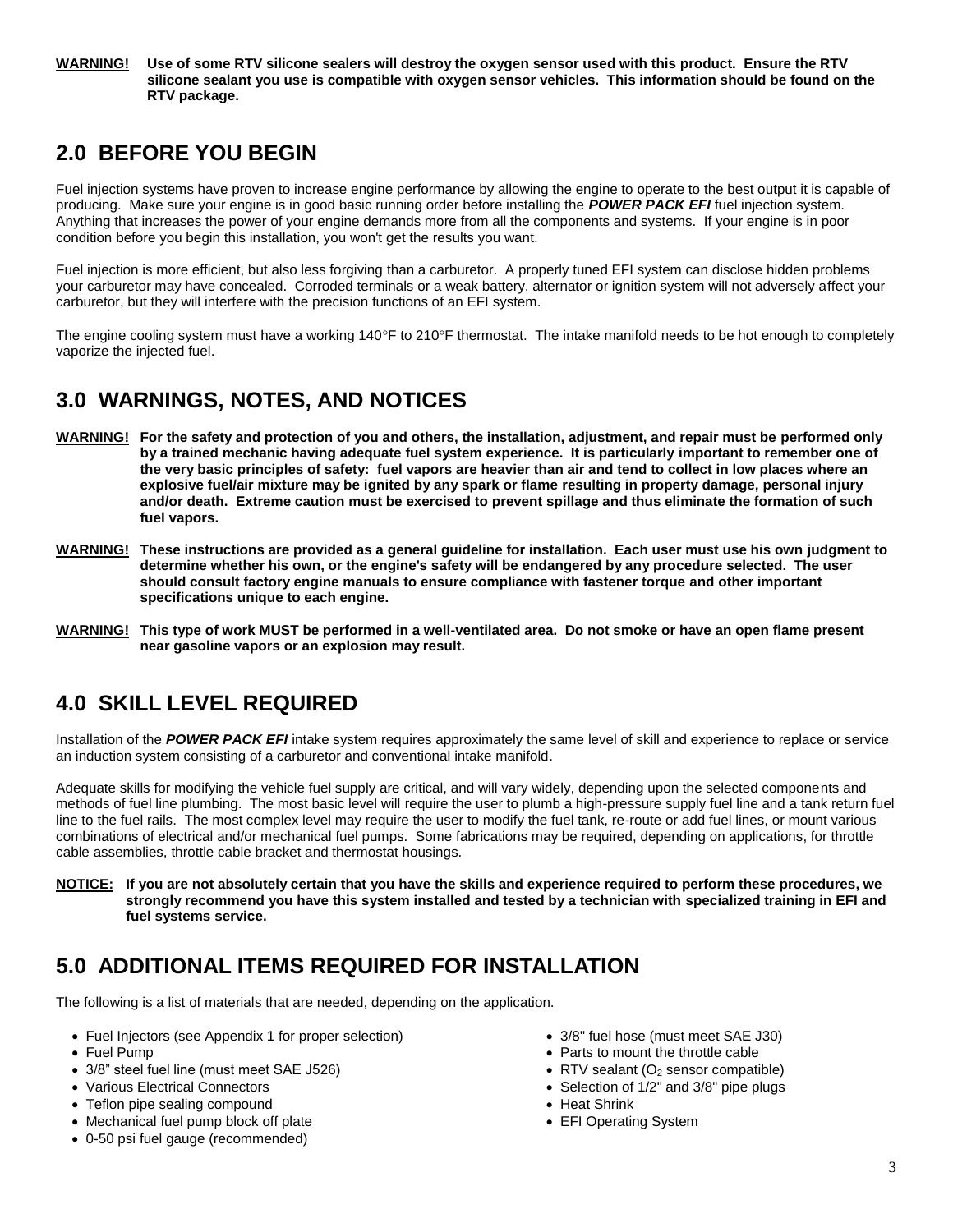# <span id="page-3-0"></span>**6.0 TOOLS REQUIRED FOR INSTALLATION**

The following is a list of materials that are needed, depending on the application.

- 
- 
- 
- 
- Standard wrench set **SMALL STAND Small & Medium blade screwdriver** Timing/Advance Light
	-
	-
- Gasket Scraper **Factory service manual**
- <span id="page-3-1"></span>**7.0 POWER PACK EFI SYSTEM OPTIONS**

*POWER PACK EFI* systems offer several optional brackets and spacers designed to simplify installation in certain applications. These parts can be ordered separately by contacting our technical service department at 1-270-781-9741.

# <span id="page-3-2"></span>**8.0 REMOVAL OF EXISTING FUEL SYSTEM**

- 1. Disconnect the ground side of the battery.
- 2. Drain the cooling system. Remove the cooling system hoses and thermostat housing.
- 3. Drain the fuel tank, then disconnect the fuel supply line or disconnect the fuel supply line and plug the hose.
- 4. Disconnect all throttle linkages.
- 5. Identify or number the ignition wires. Numbering the ignition wires will help in reconnecting them during MPI system assembly. Remove the ignition wires from the coil and spark plugs.
- 6. Remove the ignition cables and distributor cap as one unit.
- 7. Note the position of the rotor and the distributor housing. Mark rotor position on the distributor and mark distributor housing position on the engine block to ensure accurate re-assembly. After marking the position of the rotor and the distributor remove the distributor. It is easiest if the rotor points directly towards the firewall.
- 8. Loosen all manifold bolts before removal. Remove the manifold bolts.
- **DANGER! FROM THIS POINT FORWARD, USE EXTRA CAUTION TO ENSURE NO GASKET MATERIAL OR OTHER FOREIGN MATTER ENTERS OIL PASSAGES, HEAD PORTS, OR ANY OTHER LOCATION WHERE AN OBSTRUCTION MIGHT CAUSE DAMAGE.**
- 9. Remove the existing manifold. If required, remove valve covers.
- 10. Remove the mechanical fuel pump and push rod and install a mechanical fuel pump block-off plate.

### <span id="page-3-3"></span>*8.1 Preparing the Manifold for Installation*

1. Protect the lifter galley with clean shop rags. Close off the ports by stuffing them with clean shop rags.

#### **WARNING! Failure to cover the intake opening with a clean towel could result in dirt or debris entering the engine. Dirt or debris in the induction system can cause engine damage, which may require a complete engine overhaul.**

- 2. Using a gasket scraper, remove gasket material from heads and block. When all loose material is removed, carefully remove the shop rags from the ports, ensuring that no material falls into passages. Using a shop vac, remove all debris from the lifter gallery.
- 3. Inspect carefully. Use a flashlight to inspect the interior of all air, oil, and water passages.
- 4. Soak a clean shop rag with solvent, and clean all sealing surfaces. Surfaces must be completely clean to ensure a reliable seal between the components and gaskets.

### <span id="page-3-4"></span>*8.2 Installation of POWER PACK EFI Manifold*

**WARNING! Use new gaskets. Be sure you are using the proper gasket for your engine, for aluminum manifolds, as recommended by the manufacturer.**

- #2 Phillips screwdriver **Calcular Contract Contract Contract Contract Contract Contract Oriental Principle Pigital Volt meter and Contract Principle Digital Volt meter <b>Contract Contract Principle Principle Principle Pri**
- Hole saw (2") Allen Wrench Set 10" adjustable wrench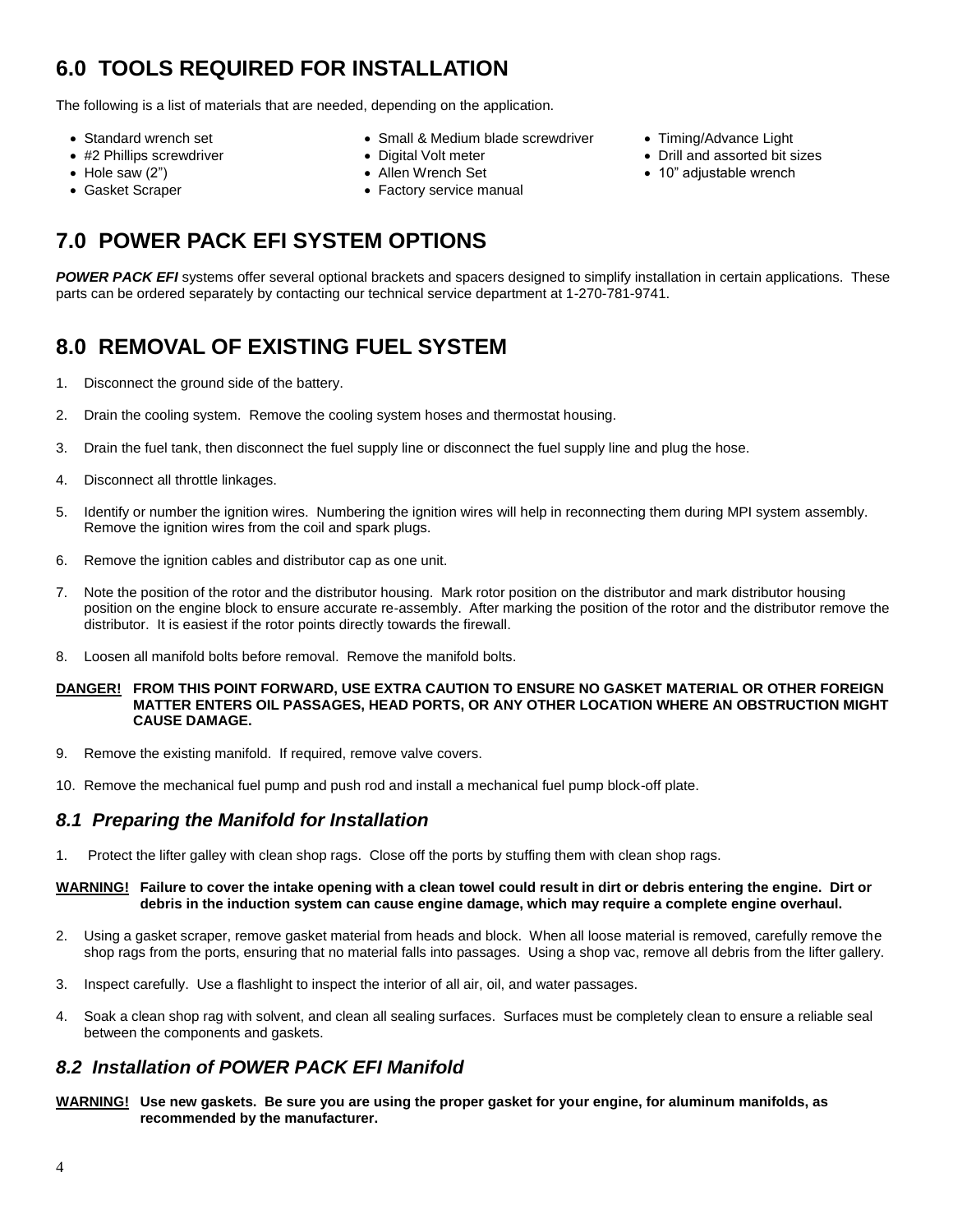- 1. The manifold comes with the rails, fittings, and crossovers loosely installed in the proper locations. The crossover lines will have to be removed in order to install the intake manifold bolts. The injectors, fittings, rails, and crossovers should be assembled and tightened after the manifold is installed on the engine.
- 2. Install the manifold gaskets, carefully following the instructions provided by the gasket manufacturer.
- 3. Use O<sup>2</sup> sensor compatible RTV (again following manufacturer's instructions) around all water passages and for end seals if end seal gaskets are not used.
- 4. Carefully position the manifold on the heads, so the bolt holes in the manifold are centered over bolt hoses in the heads.
- 5. Hand start all the bolts.
- 6. Tighten down the manifold bolts in the proper sequence and torque as recommended in the engine manual.

**NOTE:** Consult your engine manual for proper fastener torque, bolt tightening pattern and other manifold installation specifications.

**NOTE:** POWER PACK Systems DO NOT include injectors. For injector recommendations, please see Appendix 1.

7. Remove the fuel rails. Install the fuel injectors. Lubricate the fuel injector top and bottom O-rings. Do not use synthetic, animal or vegetable oils. Use of an O-ring specific lubricant is recommended. Use motor oil if you do not have a good O-ring lubricant. Be careful not to damage the O-rings.

#### **WARNING! Damage of the O-ring can cause fuel leakage. A fuel leak may result in a fire or an explosion hazard, which could cause serious injury or death.**

- 8. Carefully install the injectors into the rails and then install the injectors and both rails into the manifold. Reinstall the four 1/4-20 x 1" Allen head screws that held the rails in place and tighten securely.
- 9. Make sure that the four end fittings in the fuel rails (they should already be installed but not tightened) are threaded in to an adequate depth.
- 10. Reattach the front and rear crossover tubes. Tighten completely hand tight.
- 11. After the crossover tubes are installed, tighten the nut on the four fittings that go into the fuel rails. Tighten securely.
- 12. Securely tighten the front and rear crossover tubes with a wrench.
- 13. Install the schrader valve to the front of the fuel rail if not already installed. Use Teflon tape or liquid Teflon sealer. **See Figure 1**.
- 14. The regulator should already be installed. Make sure that the two Allen head screws securing it to the fuel rail are tight. Also check that the regulator fitting it tight and is pointed in the desired direction. Do not overtighten the fitting in the regulator or it will leak.



**Figure 1**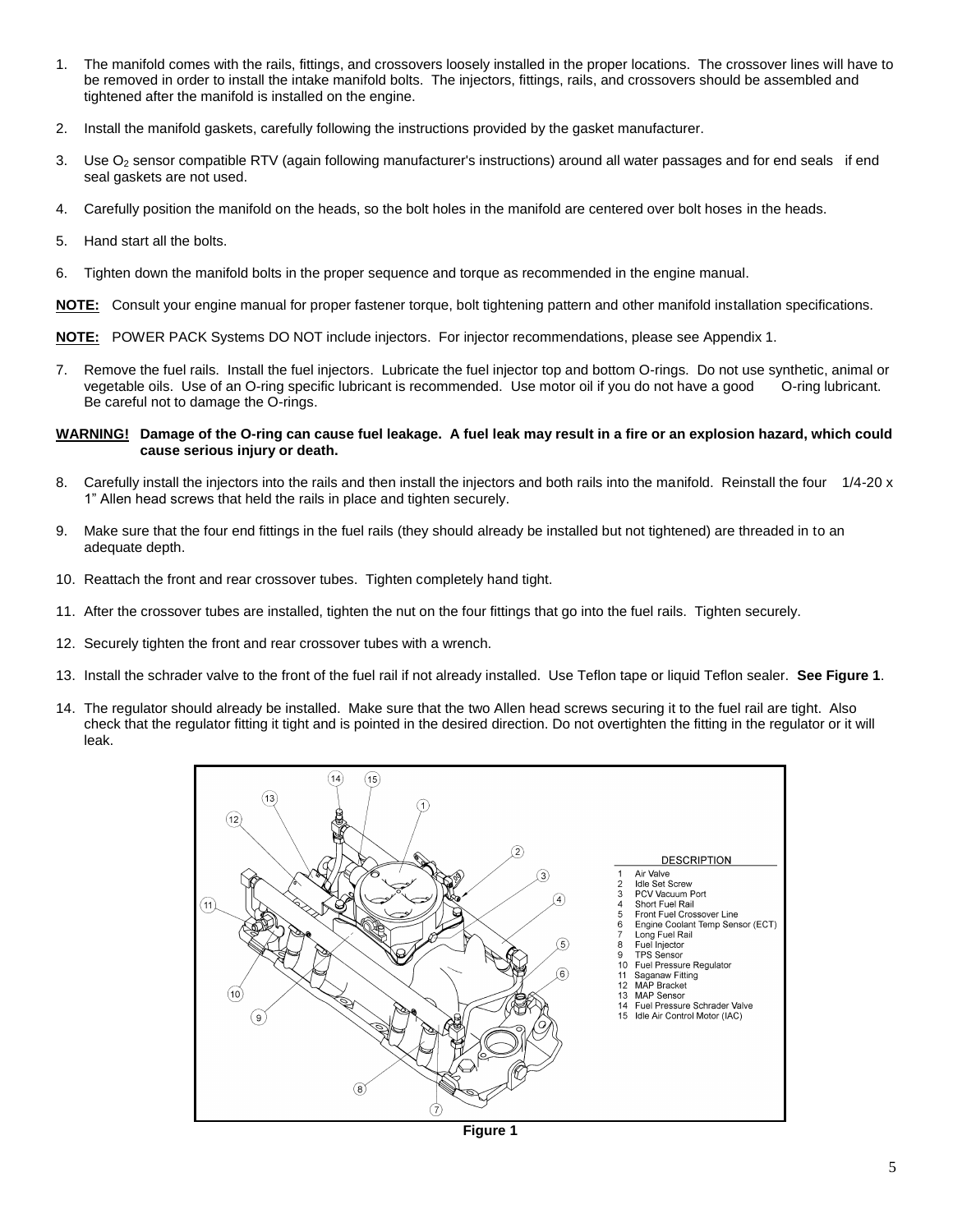- 15. Next install the throttle body. The throttle body is in a separate box in the kit, which contains the gaskets needed. First install the gasket that matches the manifold base. Next install the steel plate included with the throttle body. Next install the gasket that matches the plate. Install the throttle body with the 4 5/16-18 bolts and washers included. The MAP sensor bracket is attached by the rear, passenger side bolt. Install the MAP sensor first with the two 10-32 x 1" screws and #10 washers. **See Figure 1**. The throttle cable bracket is attached with the rear driver's side bolt. The bracket in the kit works with most throttle cables and transmission cables.
- 16. Tighten throttle body bolts securely.
- 17. Check the front fuel rail cross over tubing. This line may shift during the foregoing operations, so ensure that the line cannot interfere against the manifold runner or the water cross-over. Adjust if necessary.
- 18. Install new thermostat housing gasket, replace thermostat housing, replace the coolant hoses and refill the cooling system.
- 19. Attach the throttle cable.

### <span id="page-5-0"></span>*8.3 Installing the distributor*

Follow the manufacturer's recommended procedures for the following steps:

- 1. Drop in the distributor making sure that the rotor aligns with marks made during disassembly. If you are installing a new distributor, you will have to make sure it is properly timed.
- 2. Align distributor housing with marks made on block during disassembly.
- 3. Ensure the distributor seats properly against manifold.
- 4. Ensure the distributor shaft is fully engaged in the oil pump.
- 5. Bolt the distributor hold down clamp to the manifold.
- 6. Replace the distributor cap.
- 7. Replace the spark plug wires and check that they are in the correct firing order.



**Figure 2**

### <span id="page-5-1"></span>*8.4 Vacuum Line Connections*

1. Install vacuum hoses to the appropriate port on the throttle body (**See Fig 2**). Use the diagrams made during removal of the existing fuel system to locate the correct port. The vacuum ports of the throttle body are labeled in the figure to the right.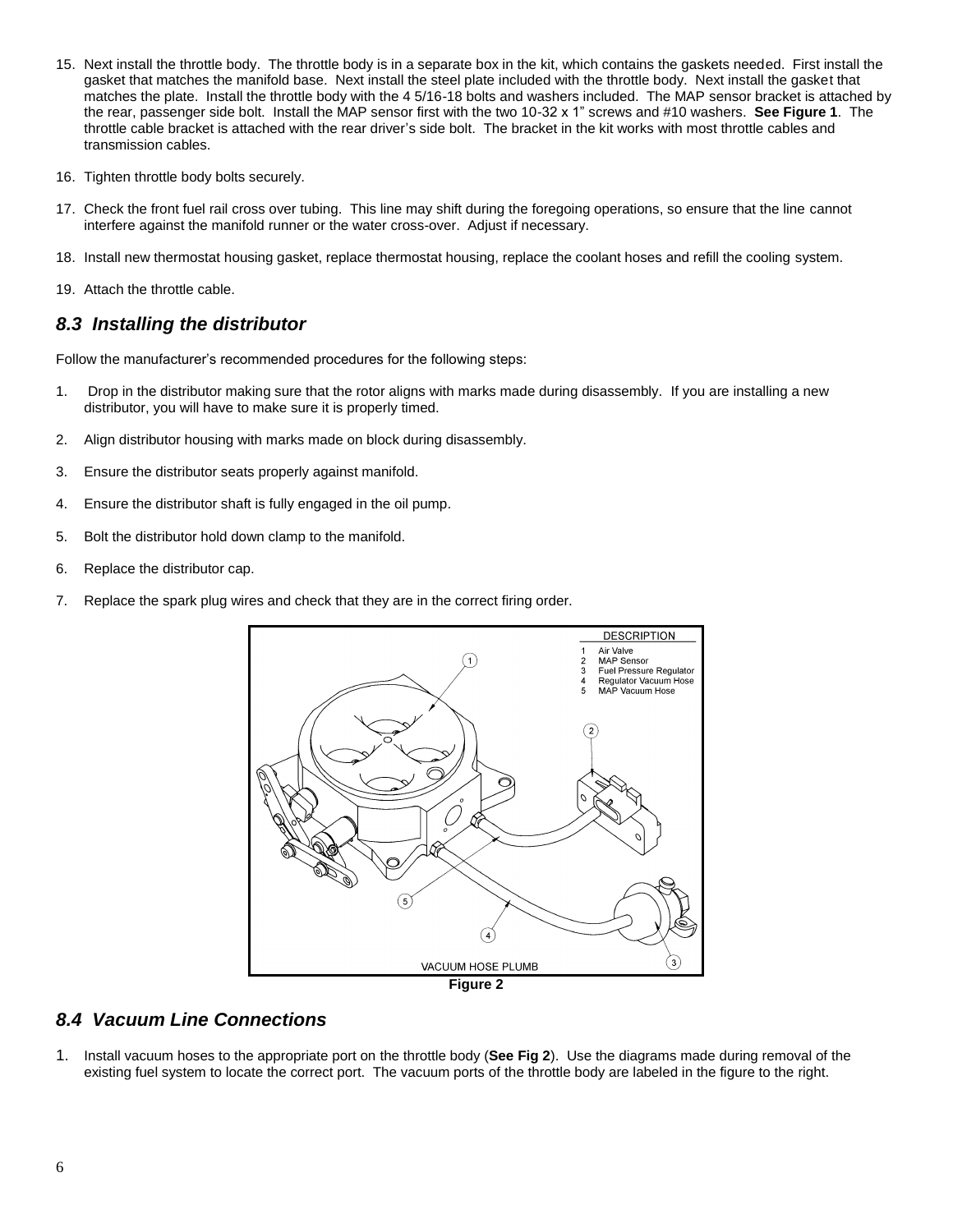# <span id="page-6-0"></span>**9.0 SUPPLY AND RETURN FUEL SYSTEM INSTALLATION**

The MPI fuel system is a fuel metering system based on a time/pressure principle. The longer the injector is open the lager the amount of fuel per fueling event is delivered to the engine. Fuel pressure also plays a direct role in how much fuel is delivered to the engine. The higher the fuel pressure the more fuel is delivered during the fueling event. It is crucial for the proper operation of a high performance MPI system that the fuel system be installed and sized correctly. Unlike a carburetor where low-pressure fuel is delivered at an "as need" rate, the MPI supply system must continuously deliver fuel at the correct high pressure in a volume greater than the engine requires at maximum load. The excess fuel the injectors do not use is returned to the fuel tank. At idle, most of the fuel is returned to the tank, but a wide-open throttle (WOT) under full load nearly all of the fuel is used by the engine and only a small amount is returned to the fuel tank. An improperly installed or sized MPI supply fuel system may deliver enough fuel at low engine speeds but will starve the engine at WOT.

### <span id="page-6-1"></span>*9.1 Fuel Supply/Return System Description*

**NOTE:** POWER PACK systems DO NOT include a fuel pump. The installer can select their own in-tank or in-line pump of choice. Holley offers in-line and in-tank EFI fuel pumps. P/N 12-920 is an in-line pump rated for up to 600-650 HP naturally aspirated engines. It is the recommended in-line pump for Holley Multiport EFI systems for engines under 650 HP. Make sure the fuel pump flow is sufficient to support for the injector size selected.

The high pressure fuel supply system consists of the following sub-systems: the fuel pick-up, a coarse fuel pump pre-filter, the high pressure electric fuel pump, the 10 micron high pressure fuel filter and a 3/8" ID fuel line (See Fig.3). The fuel pick-up delivers fuel from the tank to the inlet of the fuel pump filter. From the filter the fuel line supplies filtered fuel to the high pressure pump inlet. The high pressure electric fuel pump delivers pressurized fuel to the 10micron fuel filter, which in turn delivers filtered pressurized fuel to the fuel rails, fuel injectors, and the fuel pressure regulator. The function of the regulator is to maintain a constant fuel pressure of 300kPa (43.5psi). The outlet of the regulator returns the excess fuel back to the fuel tank.

The following section covers the installation of an in-line pump such as Holley PN 12-920. If AN lines and fittings are used, obtain AN style filters. AN fittings are available for the 12-920 pump. PN 26-160 contains two -6 pump fittings and PN 26-180 contains two -8 pump fittings.

All of the fittings on the intake manifold are -6 AN fittings (except the internal threads of the fuel pressure regulator which have a "Saginaw" thread. There are barbed adapters included that can be installed on the inlet and return fittings that can be used to connect to high pressure rated rubber fuel hose.

### <span id="page-6-2"></span>*9.2 Fuel Pressure Regulator*

The function of the fuel pressure regulator is to provide constant fuel pressure for the fuel injectors. Constant fuel pressure is essential to ensure an accurate fuel metering process. The fuel pressure regulator of the system is set to 300kPa (43.5 psi) to match the flow characteristics of the fuel injectors. The pressure regulator is reference to the manifold pressure to ensure the required differential pressure for the metering event. Thus at high manifold vacuum (i.e. idle) the fuel pressure gage will read a fuel pressure that is slightly lower than 300kPa (43.5 psi) because the gage is referenced to atmospheric conditions and not to the intake conditions. The pressure reading at idle will vary with the application as manifold vacuum changes from engine to engine and from application to application.

The regulator included is adjustable. To adjust the fuel pressure: remove the vacuum reference line and turn the screw clockwise to increase the pressure (or counter-clockwise to decrease the fuel). Fuel pressure can be lowered slightly or raised to reduce or increase the amount of fuel the injectors add. This is usually only done when the injectors used need to have their flow decreased at idle or increased at wide-open throttle. Make sure you input the actual pressure into the software in the "Engine Parameters" section.

- **NOTE:** Increasing the fuel pressure by 10 PSI (43.5 to 53.5) results in a fuel metering increase of about 10%. The same is true when reducing the fuel pressure.
- **NOTE:** If the fuel pressure is changed, make sure to change the "Actual System Pressure" in the Engine Parameters setup in the software.
- **DANGER**! **INCREASING THE FUEL PRESSURE BEYOND THE OPERATING POINT OF THE FUEL PUMP MAY RESULT IN POOR ENGINE PERFORMANCE AND COULD CAUSE FUEL LEAKAGE ON COMPONENTS THAT ARE NOT RATED FOR EXCESSIVE HIGH FUEL PRESSURES. LEAKAGE OR BURSTING OF FUEL SYSTEM COMPONENTS MAY RESULT IN A FIRE OR EXPLOSION HAZARD, WHICH COULD CAUSE SERIOUS INJURY OR DEATH.**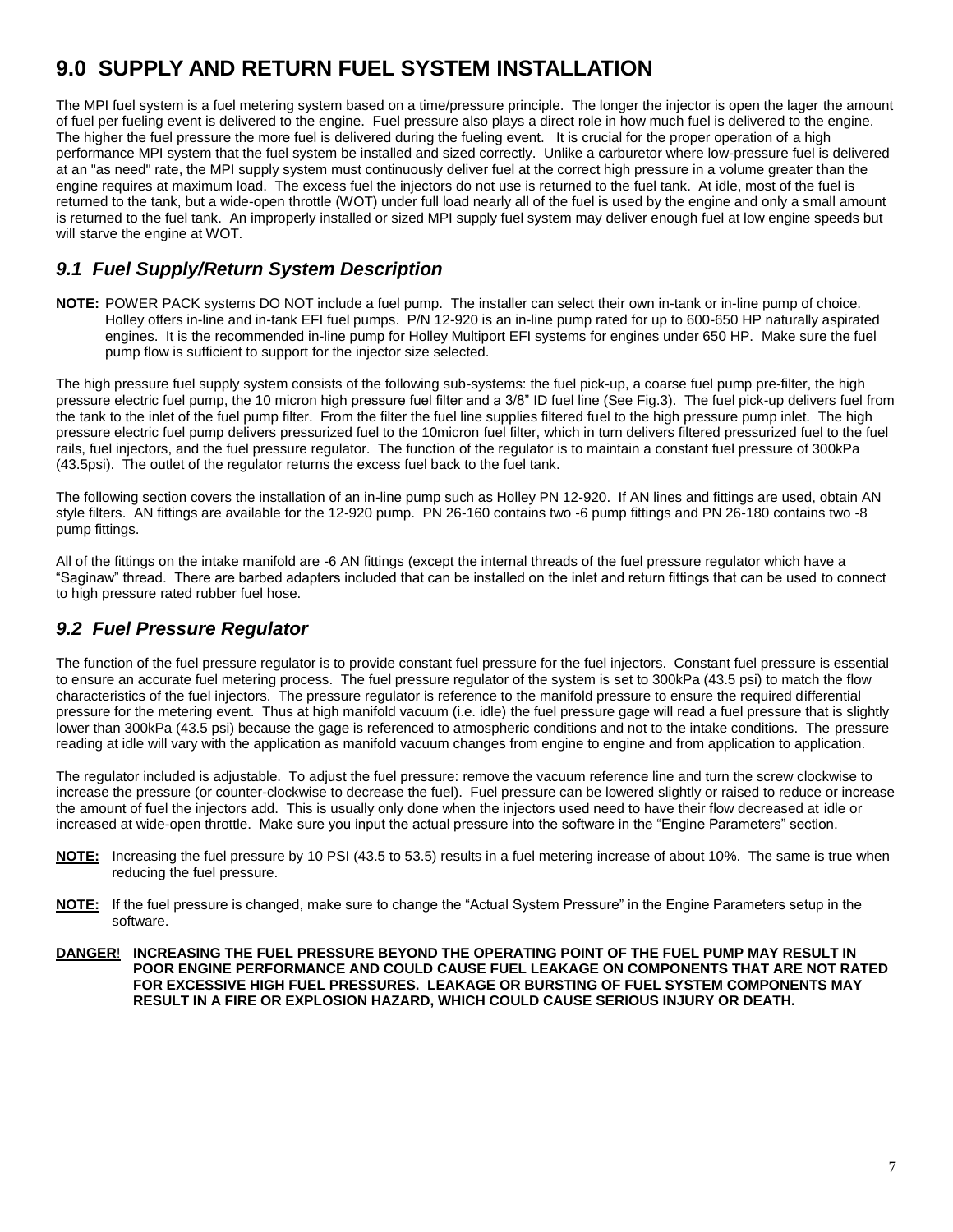

### <span id="page-7-0"></span>*9.3 Fuel Pump Installation*

#### **DANGER! NEVER GET UNDER A VEHICLE SUPPORTED ONLY BY A JACK. SERIOUS INJURY OR DEATH CAN RESULT FROM VEHICLES FALLING OFF OF JACKS. BEFORE WORKING UNDERNEATH A VEHICLE, SUPPORT SOLIDLY WITH JACK STANDS.**

Most in-line high-pressure fuel pumps have limited suction characteristics, so they need to be mounted as low as possible and should be mounted no higher than the bottom of the fuel tank. The pump can be mounted either horizontally or vertically. When mounting the fuel pump, check to make sure that you have the fuel flow in the correct direction. This may sound like a foolish reminder, but it is a common installation error. To prevent damage to the fuel pump before the fuel system is filled with fuel, drip/spray some light lubricant (such as 10w motor oil) into the inlet side of the pump.

- 1. Make sure fuel tank is properly vented.
- 2. Mount the electric fuel pump as close to the fuel tank outlet as possible. Mounting the fuel pump in this manner will insure that the pump will prime easily and purge fuel vapors in the fuel lines to insure faster starts.
- **DANGER! TAKE PRECAUTIONS TO ENSURE THAT ALL FUEL LINE ROUTINGS ARE AWAY FROM HEAT SOURCES, SUCH AS THE ENGINE, CATALITIC CONVERTER OR EXHAUST PIPES. A FIRE OR EXPLOSION HAZARD COULD CAUSE SERIOUS INJURY OR DEATH.**
- **DANGER! ENSURE THAT THE FUEL PUMP MOUNTING LOCATION WILL NOT INTERFERE WITH ANY UNDER THE VEHICLE COMPONENTS, ESPECIALLY AT THE EXTREME LIMITS OF THE SUSPENSION TRAVEL. A FIRE OR EXPLOSION HAZARD COULD CAUSE SERIOUS INJURY OR DEATH.**
- 3. Connect the pump to the tank using 3/8" I.D. fuel hose. Connect the outlet of the pump to the steel line which runs to the front of the vehicle with 3/8" I.D. fuel hose, depending on the diameter of the steel fuel line. All fuel hose used must meet SAE J30 performance standards.

### <span id="page-7-1"></span>*9.4 Fuel Line Mounting*

#### **DANGER! FAILURE TO USE A FUEL HOSE THAT MEETS SAE J30 STANDARDS COULD RESULT IN FUEL LEAKS. A FUEL LEAK MAY RESULT IN A FIRE OR EXPLOSION HAZARD, WHICH COULD CAUSE SERIOUS INJURY OR DEATH.**

1. If using existing fuel lines, inspect and replace any hose, clamps, or fuel line showing any sign of aging or does not meet SAE J30 fuel hose specifications. If you are not using existing fuel lines, you will need a fuel line routed to and from the engine compartment and fuel rails. Use a 3/8" steel fuel line available at any auto parts store. All steel fuel line must meet SAE J526 standards. Any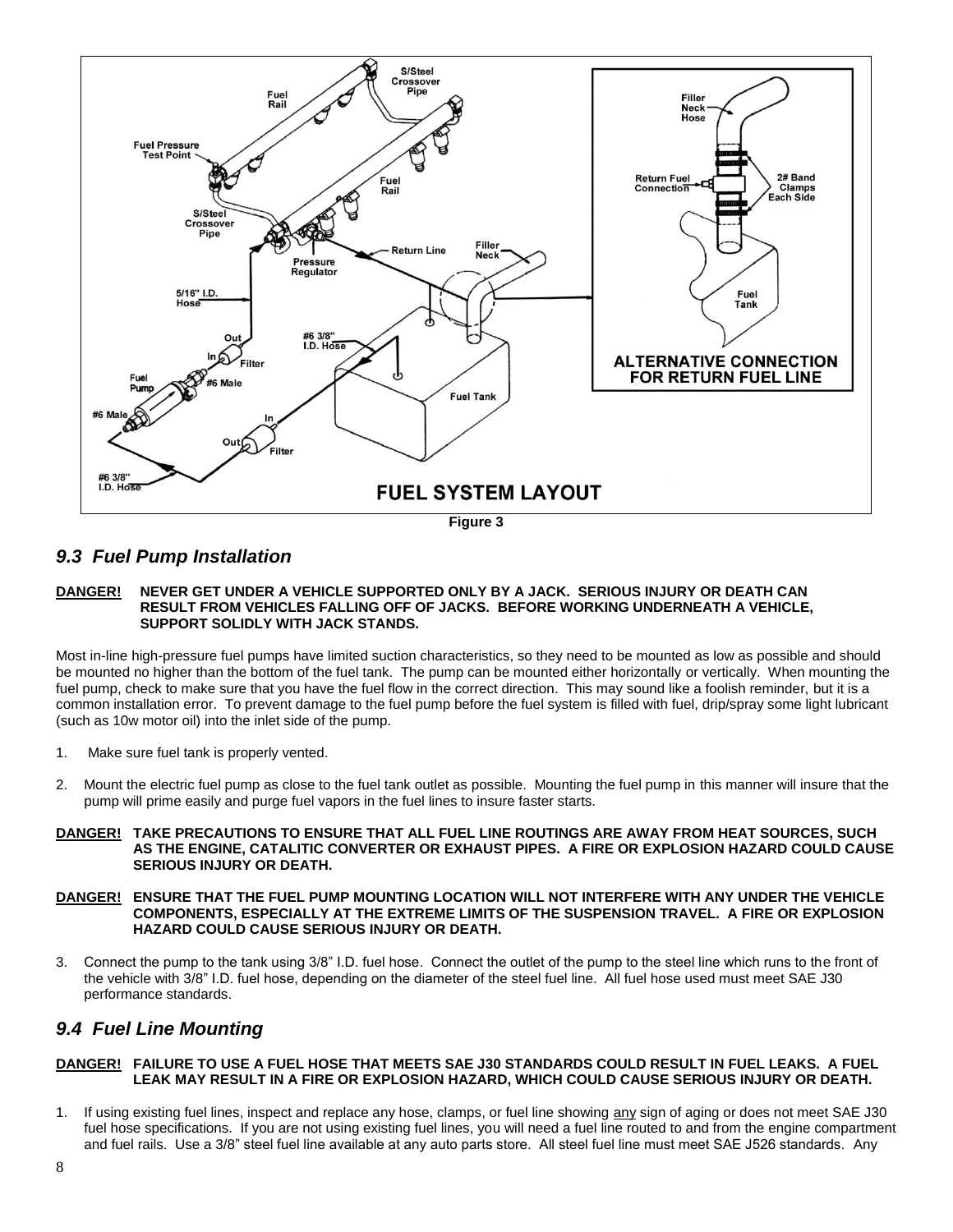time a rubber hose is connected to a steel fuel line, the steel fuel line must have a "barb" or "nipple" on it to properly retain the hose (along with hose clamps). Either use the proper tool to put a "nipple" on the end of the tube (similar to the ends of the fuel filters), or use a compression fitting and a barded fitting adapter that is the proper size for the lines used. Clamping a rubber hose to a steel line that has the end squarely cut off does not ensure a safe connection.

- **DANGER! FAILURE TO USE STEEL FUEL LINE THAT MEETS SAE J526 STANDARDS COULD RESULT IN FUEL LEAKS. A FUEL LEAK MAY RESULT IN A FIRE OR EXPLOSION HAZARD, WHICH COULD CAUSE SERIOUS INJURY OR DEATH.**
- **DANGER! TAKE PRECAUTIONS TO ENSURE THAT ALL FUEL LINE ROUTINGS ARE AWAY FROM HEAT SOURCES, SUCH AS THE ENGINE, CATALYTIC CONVERTER, OR EXHAUST PIPES. A FIRE OR EXPLOSION HAZARD COULD CAUSE SERIOUS INJURY OR DEATH.**
- **DANGER! RIGID FUEL LINE TUBING SHOULD BE USED FOR UNDER VEHICLE RUNS, SUCH AS ALONG VEHICLE FRAME RAILS OR UNDER FLOOR PANS. FAILURE TO DO SO IS A POTENTIAL FIRE OR EXPLOSION HAZARD, WHICH COULD CAUSE SERIOUS INJURY OR DEATH.**
- 2. Anchor all fuel lines securely to solid chassis members at 1 ½ foot intervals using rubber coated steel clamps. Use of only approved steel fuel line tubing will afford maximum fuel line protection against road hazards, gravel bombardment and premature wearing due to flexing, temperature extremes, road salt, weather, etc.

### <span id="page-8-0"></span>*9.5 Fuel Filters*

**WARNING! It is very important the fuel filters have the proper flow capacity, burst pressure rating and filter size. The flow capacity of the filters must at least 60 gallons per hour (gph), and the filter size must be no bigger than 10 microns for the high fuel pressure filter and not bigger than 75 microns for the fuel pump inlet filter. The highpressure fuel filter should be rated for at least for 150 psi burst pressure.**

#### **DANGER! FAILURE TO USE HIGH PRESSURE FUEL FILTER LINE RATED FOR A MINIMUM OF 100 PSI BURST PRESSURE COULD RESULT IN FUEL LEAKS OR BURSTING OF THE FUEL FILTER. A FUEL LEAK MAY RESULT IN A FIRE OR EXPLOSION HAZARD, WHICH COULD CAUSE SERIOUS INJURY OR DEATH.**

The fuel pump inlet filter must be plumbed between the fuel tank and the fuel pump. It should be mounted as close to the fuel tank as possible and should be mounted no higher than the top of the fuel tank. The high-pressure fuel filter should be plumbed between the fuel pump and the fuel rail. It should be mounted as close to the fuel rail as possible but should not be mounted above the fuel rail level.

Be careful to ensure the suction part of the fuel system contains no air leaks. Air leaks are caused by holes and/or crevices so small that they will not leak fuel. Just because fuel is not leaking out does not mean air is not leaking in. Common causes of air leaks are not using thread sealing compound on fittings and cracks or holes in fuel lines. Air leaks could potentially cause fuel pump failure and or inadequate fuel supply to the fuel rails.

### <span id="page-8-1"></span>*9.6 Return Line Installation*

- **DANGER! DO NOT USE THE VAPOR CANISTER LINES AS A FUEL RETURN LINE. POSSIBLE FUEL LEAKS MAY CREATE A FIRE OR EXPLOSION HAZARD, CAUSING SERIOUS INJURY OR DEATH.**
- **WARNING! Use only approved steel fuel line. The return fuel line should enter the fuel tank at the "fuel level sending unit flange" or at the "filler neck". The connection should be made below the flapper valve of the filler neck. The filler neck or sending unit must be removed from the tank to perform this operation.**

#### **DANGER! PROPER INSTALLATION OF THE FUEL RETURN LINE MAY REQUIRE THE COMPLETE REMOVAL OF THE FUEL TANK. THIS WORK SHOULD BE DONE BY A FUEL TANK SPECIALIST, WHO REGULARLY DOES THIS WORK AND IS FAMILIAR WITH SAFETY REGULATIONS AND PRECAUTIONS NECESSARY TO DO THIS WORK. IF A PERSON ATTEMPTS THIS WORK WHO IS NOT FAMILIAR WITH THE SAFETY REGULATIONS AND PRECAUTIONS, AN EXPLOSION HAZARD MAY RESULT CAUSING SERIOUS INJURY OR DEATH.**

The fuel return line from the fuel pressure regulator must go back to the fuel tank and enter the fuel tank with a fitting that has an internal diameter of at least 3/8".

The internal thread on the fuel pressure regulator is a "Saginaw" style thread and is internally sealed with an O-ring. This fitting should not be over-tightened in the regulator or it will leak.

Returning fuel should be routed back to the tank away from the fuel tank pick-up tube. This will allow air bubbles from the returned fuel to dissipate before they are drawn into the pick-up tube.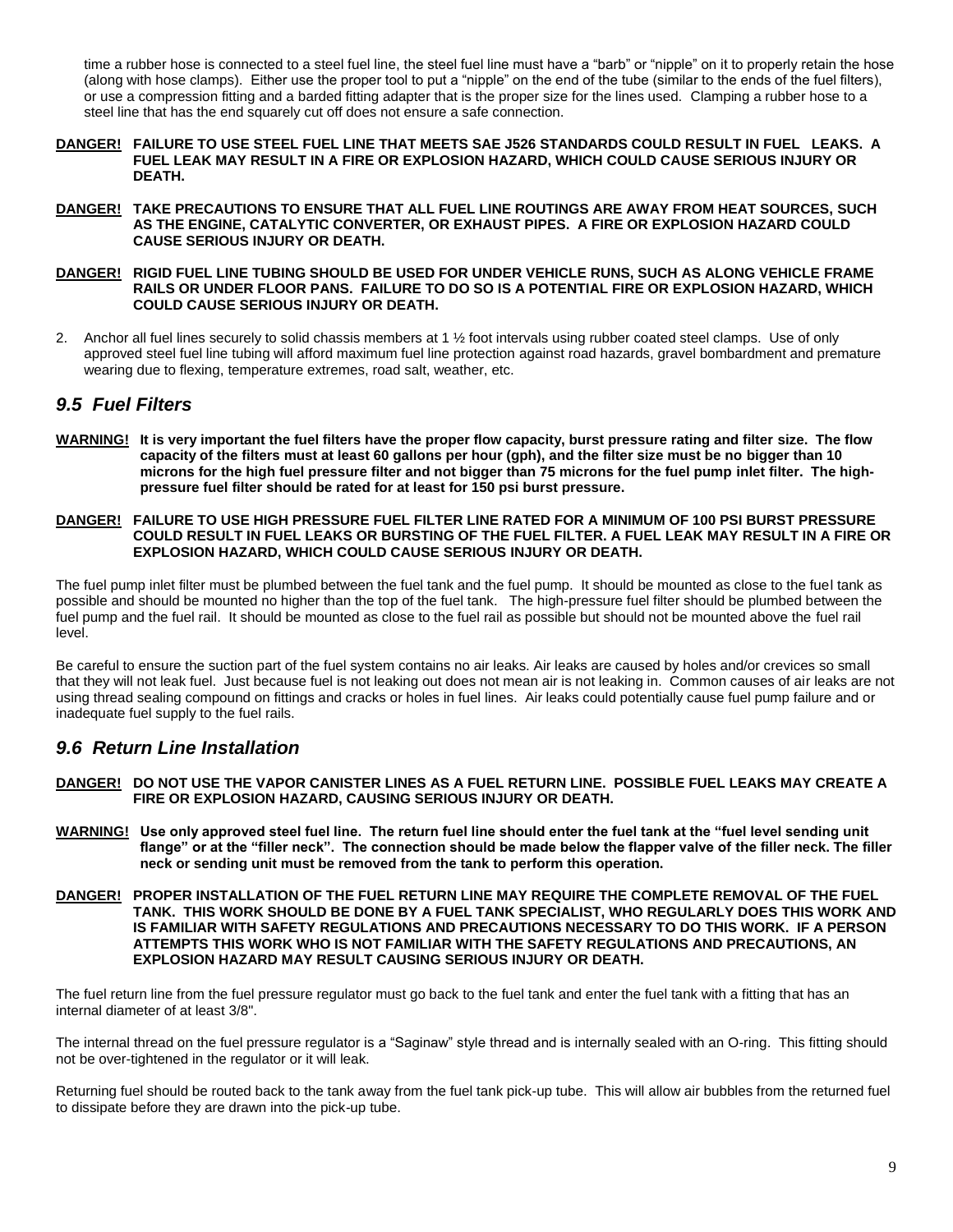

There are several options including the following that meet the above criteria for returning the fuel to the fuel tank.

- Use a fitting already in the fuel tank
- Use the vent fitting. Be very careful not to block the fuel vapor from escaping the tank.
- Route the return line into the filler neck. This can be done by cutting the filler neck, Inserting a welded "T" fitting, and securing the neck with multiple clamps.
- Drill and weld a new fitting into the tank
- **NOTICE: For best performance of your fuel supply system an in tank pump is recommended. Such an installation can be achieved by either buying a late model fuel tank or have your tank modified by professional companies that install an in-tank pump with the required swirl pods and baffles.**
- **DANGER! MODIFICATIONS TO FUEL TANKS SHOULD BE DONE BYFUEL TANK SPECIALISTS, WHO REGULARLY DO THIS WORK AND ARE FAMILIAR WITH THE SAFETY REGULATIONS AND PRECAUTIONS NECESSARY. IF A PERSON ATTEMPTS THIS WORK WHO IS NOT FAMILIAR WITH THE SAFETY REGULATIONS AND PRECAUTIONS, AN EXPLOSION MAY RESULT CAUSING SERIOUS INJURY OR DEATH.**

### <span id="page-9-0"></span>*9.7 Oxygen Sensor Installation*

### <span id="page-9-1"></span>**9.7.1 Oxygen Sensor Mounting Procedure (not included)**

- **NOTE:** Someone should install the oxygen sensor boss that has experience welding exhaust systems. Any competent exhaust shop is able to perform this task at a minimal cost.
- **WARNING! Use of leaded fuels will degrade the oxygen sensor over time and will result in incorrect exhaust gas oxygencontent readings.**
- **WARNING! Use of some RTV silicone sealers will destroy the oxygen sensor used with this product. Ensure the RTV silicone sealant you use is compatible with oxygen sensor vehicles. This information should be found on the RTV package.**
- 1. Locate a position for the oxygen sensor as close to the engine as possible. If your vehicle has catalytic converters, the oxygen sensor MUST be located between the engine and the catalytic converters. Good locations are in the drop pipe, or in the ""Y" pipe on single exhaust systems. Pick a location that allows easy installation of the oxygen sensor, but will protect the sensor from road hazards.
- **NOTE:** Vehicles with open exhaust systems will require at least 18-20" of pipe after the sensor to eliminate false readings resulting from atmospheric reversion. Even then, a false lean reading may occur at idle.
- 2. Drill a 7/8" hole in the location picked for the sensor. Weld the threaded boss into the 7/8" hole. An old spark plug with matching threads will avoid thread damage during the welding process. Weld all the way around the boss to insure a leak proof connection. Install the oxygen sensor into the threaded boss and tighten securely. It is a good idea to add anti-seize to the threads to aid in removal.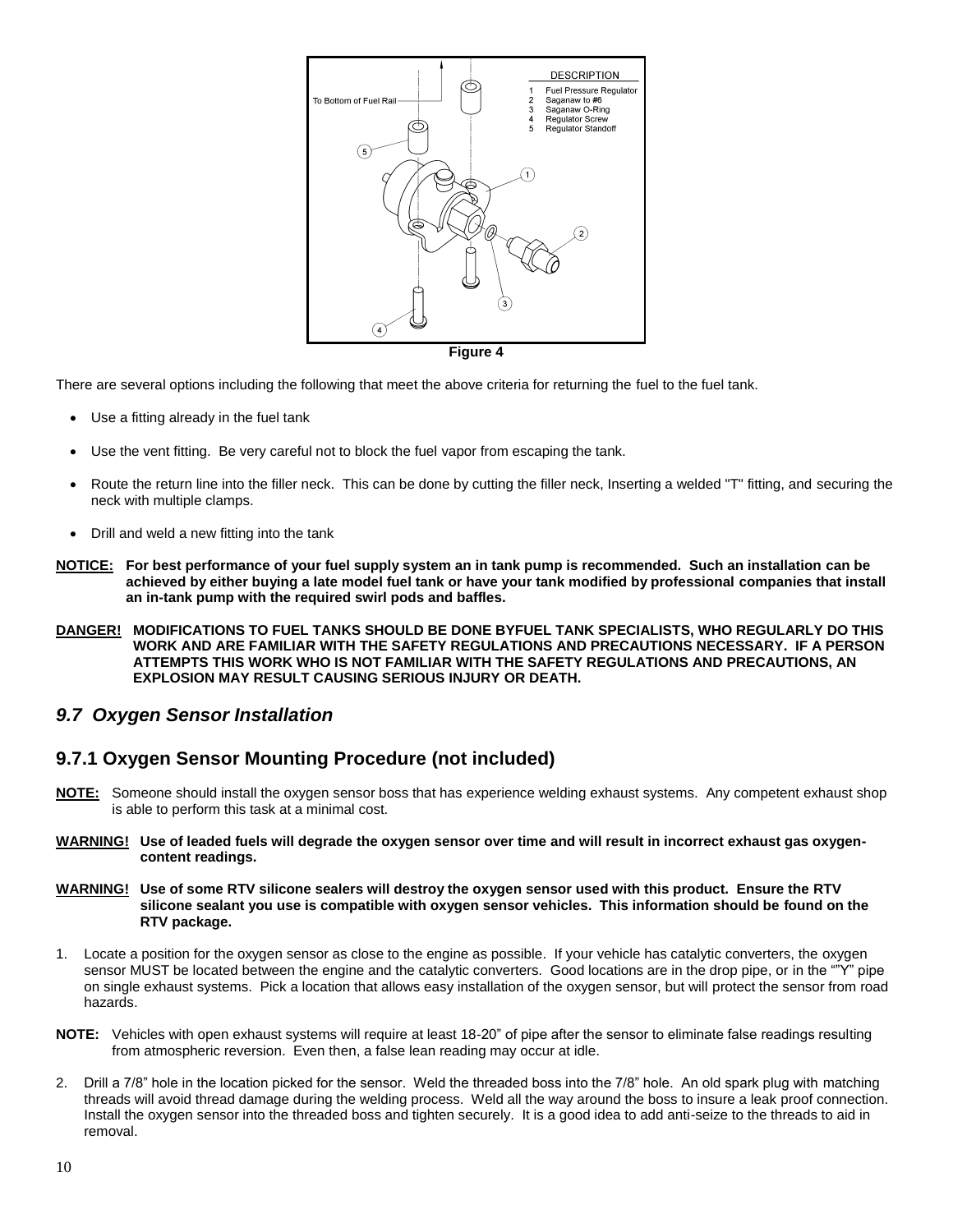- 3. On vehicles equipped with an AIR pump, the oxygen sensor must be mounted before the AIR injection into the exhaust, or the AIR pump must be disconnected. Holley recommends that if the AIR is injected into both exhaust manifolds, mount the oxygen sensor into the pipe immediately after the exhaust manifold. Disconnect the AIR pump tube from the exhaust manifold and plug both ends. Check with local ordinances for the legality of this procedure in your area.
- **WARNING! Failure to disconnect the AIR pump or locating the oxygen sensor downstream from AIR injection will result in an extremely rich mixture which could cause drivability problems and severe engine damage.**

## <span id="page-10-0"></span>**10.0 SENSOR WIRING**

**NOTE:** Holley offers a sensor connector kit that can be used with any harness – MPFI kits P/N 534-205 & Stealthram kits 534-213.

**NOTE:** The pin letters designated are the ones on the connector shell.

#### **Throttle Position Sensor (TPS)**

The Holley Throttle Body uses a three wire TPS. The following is the correct wiring hookup.

Pin A – 5-volt input Pin B – Ground Pin C – Output

#### **Manifold Absolute Pressure Sensor (MAP)**

The System comes with a 1 BAR MAP sensor. The following is the correct wiring hookup.

Pin A – Ground Pin B – Output Pin C – 5-volt input

#### **Air and Coolant Temperature Sensors**

The System comes with standard General Motor's two-wire sensors. The sensors can be wired in either direction.

#### **Idle Air Control Motor (IAC)**

The IAC Motor included is a Chrysler style. The motor contains two circuits that must be both connected properly. If the pins are reversed, the motor will either operate backwards, improperly, or will be damaged.

Pins A and D are a circuit. Pins B and C are a circuit.

To change from a GM style IAC to the Holley (Chrysler style) IAC, the following pins need to be changed:

| GM Connector |            | <b>Holley Connector</b> |
|--------------|------------|-------------------------|
|              | remains    |                         |
|              | changes to |                         |
|              | changes to |                         |
|              | changes to |                         |
|              |            |                         |

# <span id="page-10-1"></span>**11.0 MECHANICAL CHECKOUT BEFORE STARTING ENGINE**

Before starting engine, review and check off the following items:

 $\Box$  Are electrical connections correct?

- $\Box$  Are all fuel lines hooked up and correct?
- $\Box$  Is throttle linkage hooked up?
- $\Box$  Have fuel lines been leak checked?

 $\Box$  Are all vacuum hoses connected?

- $\Box$  Are all sensors installed and hooked up properly?
- 1. Reconnect the battery.
- 2. Make sure all relays and fuses are connected.
- 3. Make sure that there is no leakage from any fuel lines when the fuel system has been pressurized.
- 4. Ensure that all vacuum and port connections have been plugged or made. Now install the air cleaner.